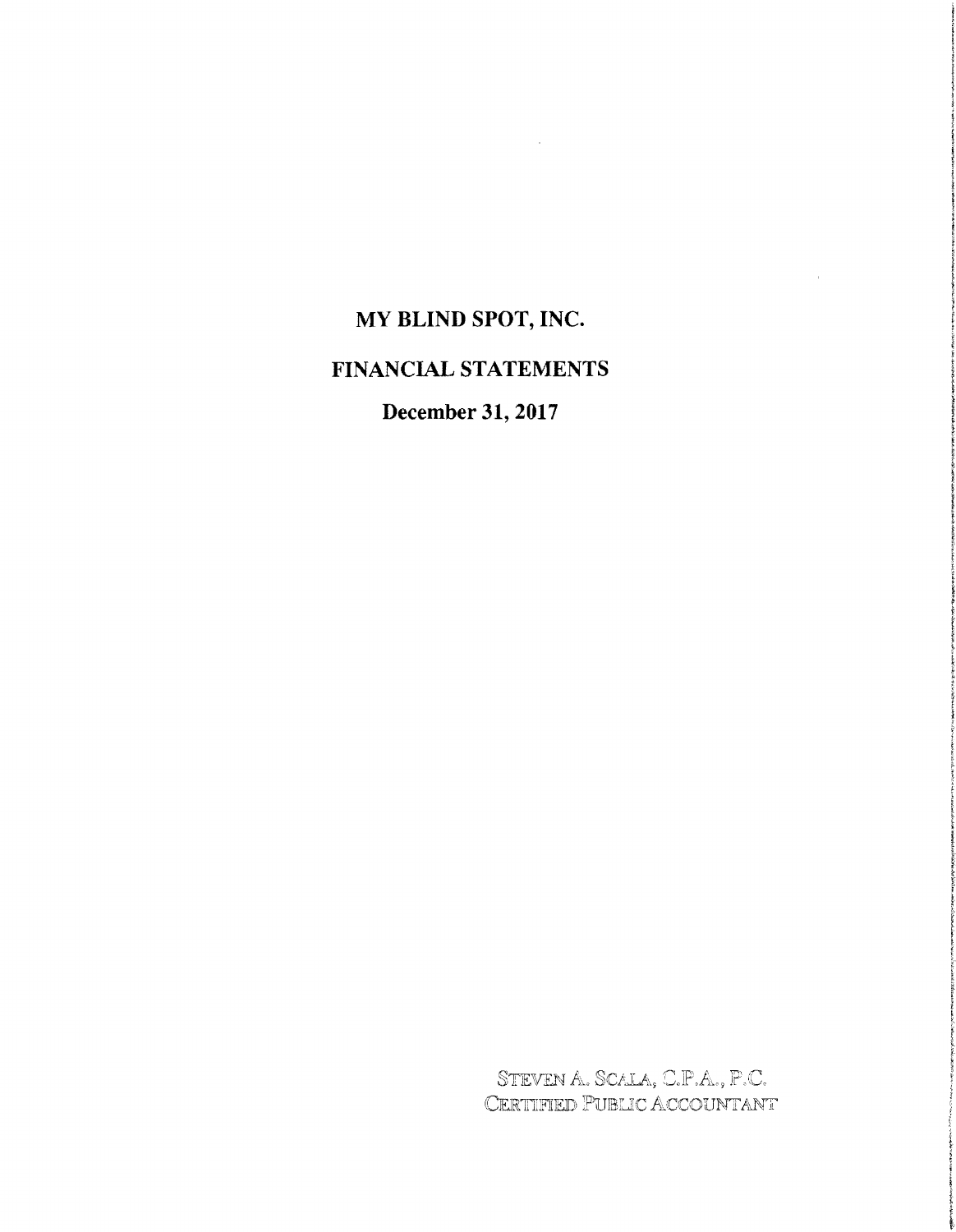# **MY BLIND SPOT, INC.**

# **TABLE OF CONTENTS**

# **DECEMBER 31,2017**

# **CONTENTS**

|                                         | age. |
|-----------------------------------------|------|
| <b>ACCOUNTANT'S REVIEW REPORT</b>       |      |
| FINANCIAL STATEMENTS                    |      |
| <b>Statement of Financial Position</b>  | 2    |
| <b>Statement of Activities</b>          | 3    |
| <b>Statement of Functional Expenses</b> | 4    |
| <b>Statement of Cash Flows</b>          | 5    |
| Notes to Financial Statements           | 6-12 |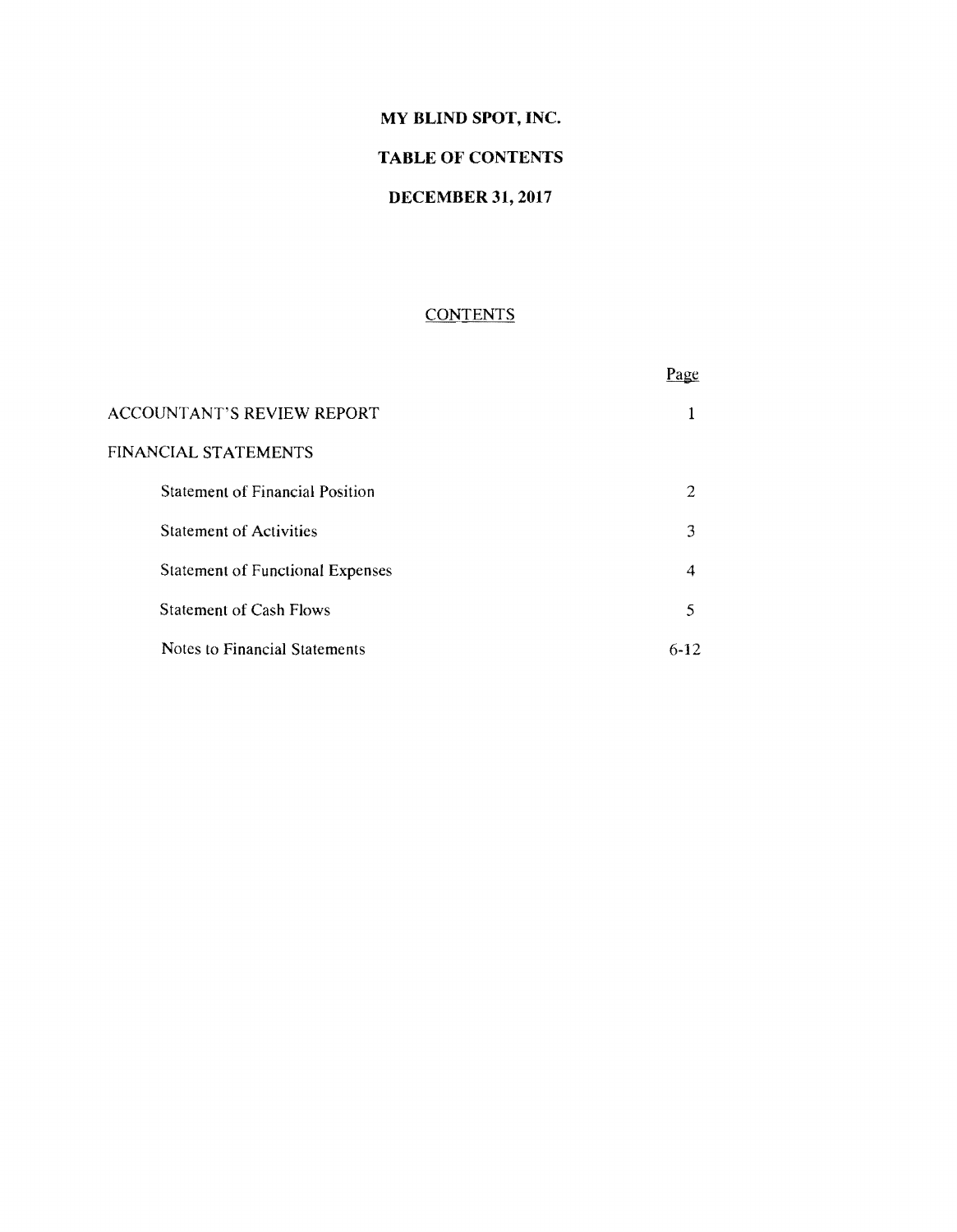

40 Matthews Street, Suite 107 . Goshen, New York 10924 (845) 294-4200· (845) 294-4205 Fax

755 Waverly Avenue, Suite 400 . Holtsville, New York 11742 (631) 289-7320 • ss@scalacpa.com· www.scalacpa.com

# **Independent Accountant's Review Report**

To the Board of Directors My Blind Spot, Inc. New York, NY 10004

I have reviewed the accompanying statement of financial position of My Blind Spot. Inc. (a nonprofit organization) as of December 31, 2017, and the related statements of activities. functional expenses and cash flows for the year then ended, and the related notes to the financial statements. A review includes primarily applying analytical procedures to management's financial data and making inquiries of company management. A review is substantially less in scope than an audit. the objective of which is the expression of an opinion regarding the financial statements as a whole. Accordingly, I do not express such an opinion.

# **Management's Responsibility for the Financial Statements**

Management is responsible for the preparation and fair presentation of these financial statements in accordance with accounting principles generally accepted in the United States of America; this includes the design. implementation. and maintenance of internal control relevant to the preparation and fair presentation of financial statements that are free from material misstatement whether due to fraud or error.

# **Accountant's Responsibility**

My responsibility is to conduct the review in accordance with Statements on Standards for Accounting and Review Services promulgated by the Accounting and Review Services Committee of the American Institute of Certified Public Accountants. Those standards require me to perform procedures to obtain limited assurance as a basis for reporting whether I am aware of any material modification that should be made to the financial statements for them to be in accordance with accounting principles generally accepted in the United States of America. I believe that the results of my procedures provide a reasonable basis for my report.

#### **Accountant's Conclusion**

Based on my review. I am not aware of any material modifications that should be made to the accompanying financial statements in order for them to be in accordance with accounting principles generally accepted in the United States of America.

,,~ J.*Ye.LcPA-*

VEN A. SCALA

Goshen, NY October 26, 2018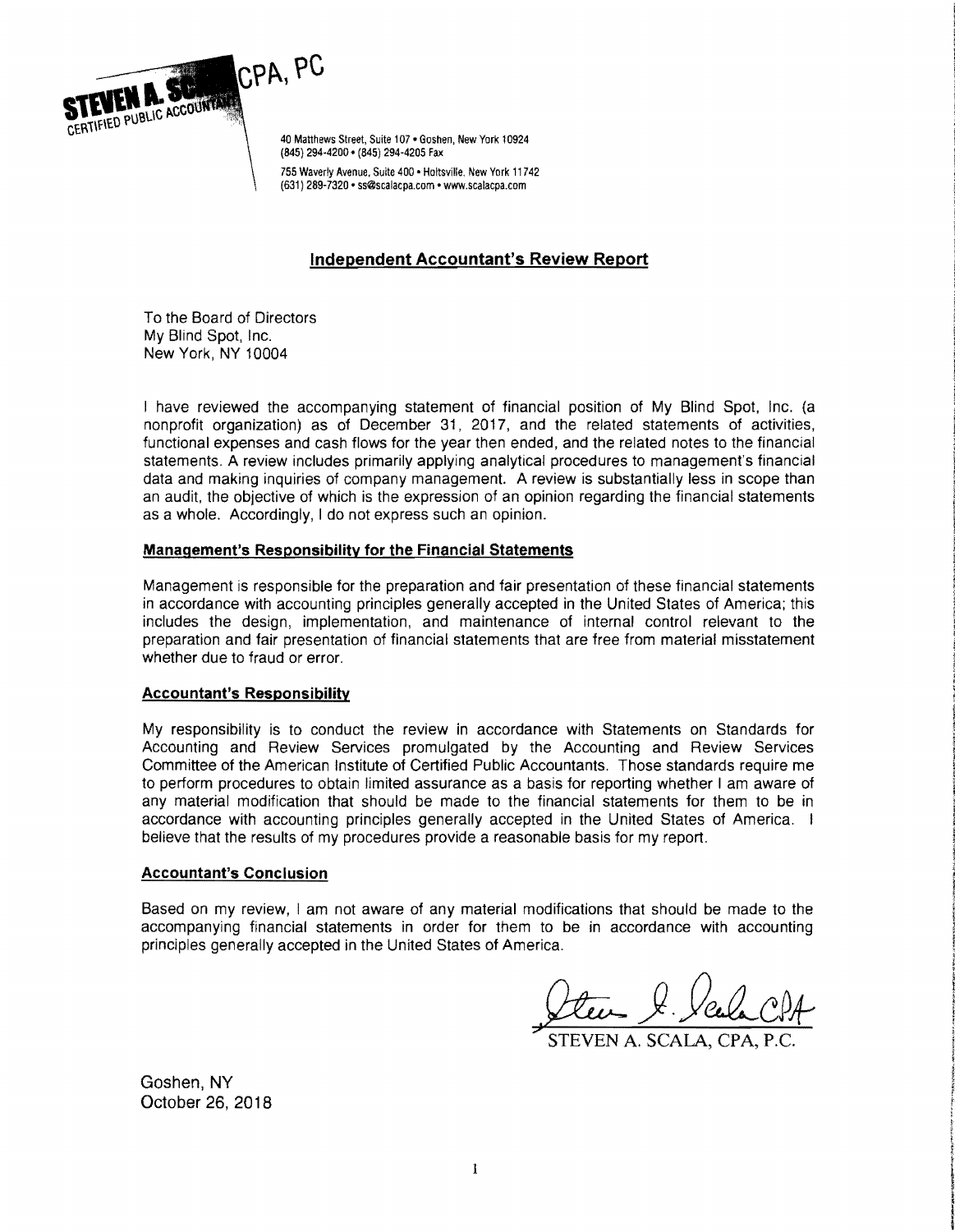# MY BLIND SPOT, INC. STATEMENT OF FINANCIAL POSITION December 31,2017

# **ASSETS**

| <b>CURRENT ASSETS</b>                                                                                                                                                                                           |                                                   |
|-----------------------------------------------------------------------------------------------------------------------------------------------------------------------------------------------------------------|---------------------------------------------------|
| Cash                                                                                                                                                                                                            | \$<br>52,656                                      |
| Accounts receivable - net                                                                                                                                                                                       | 25,650                                            |
| Prepaid expenses and other current assets                                                                                                                                                                       | 1,208                                             |
| <b>Total Current Assets</b>                                                                                                                                                                                     | 79,514                                            |
| Property and equipment - net                                                                                                                                                                                    | 14,505                                            |
| <b>TOTAL ASSETS</b>                                                                                                                                                                                             | \$<br>94,019                                      |
| <b>LIABILITIES</b><br><b>CURRENT LIABILITIES</b><br>Accounts payable<br>Payroll taxes payable<br>Accrued Expenses and other current liabilities<br><b>Total Current Liabilities</b><br><b>TOTAL LIABILITIES</b> | \$<br>6,330<br>1,398<br>5,100<br>12,828<br>12,828 |
|                                                                                                                                                                                                                 |                                                   |
| <b>NET ASSETS</b>                                                                                                                                                                                               |                                                   |
| Unrestricted                                                                                                                                                                                                    | 33,304                                            |
| Temporarily restricted                                                                                                                                                                                          | 47,887                                            |
| <b>TOTAL NET ASSETS</b>                                                                                                                                                                                         | 81,191                                            |
| <b>TOTAL LIABILITIES AND NET ASSETS</b>                                                                                                                                                                         | \$<br>94,019                                      |

*See independent accountant's review report and notes to financial statements.*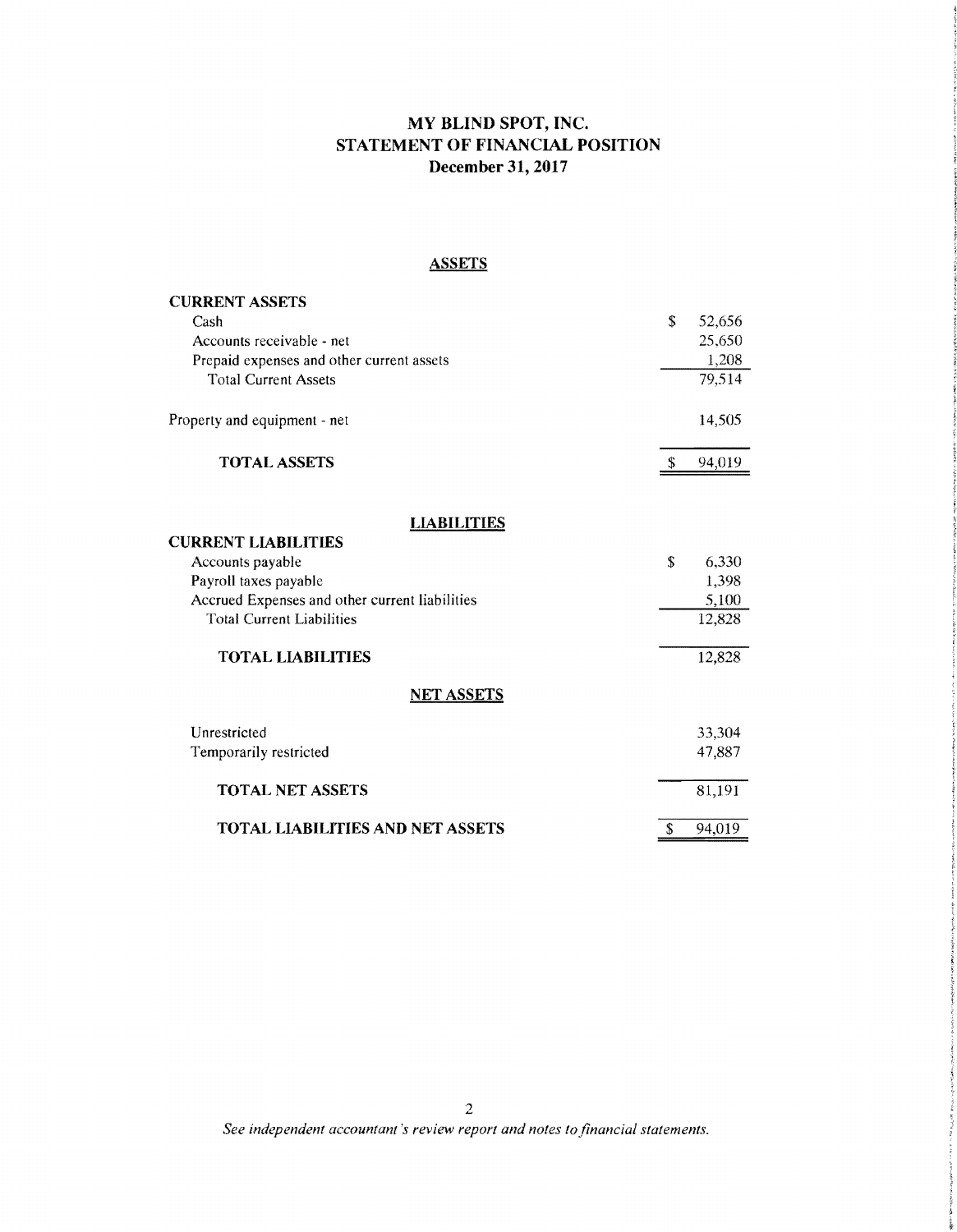# **MY BLIND SPOT, INC. STATEMENT OF ACTIVITIES For the Year Ended December 31, 2017**

|                                       | <b>Temporaily</b> |                     |    |                   |    |              |
|---------------------------------------|-------------------|---------------------|----|-------------------|----|--------------|
|                                       |                   | <b>Unrestricted</b> |    | <b>Restricted</b> |    | <b>Total</b> |
| <b>REVENUES</b>                       |                   |                     |    |                   |    |              |
| Contributions and grants              | \$                | 29,508              | \$ | 18,000            | \$ | 47,508       |
| Program revenue                       |                   | 304,375             |    |                   |    | 304,375      |
| <b>Total Revenues</b>                 |                   | 333,883             |    | 18,000            |    | 351,883      |
| <b>EXPENSES</b>                       |                   |                     |    |                   |    |              |
| Program services                      |                   | 218,572             |    |                   |    | 218,572      |
| Fundraising                           |                   | 44,205              |    |                   |    | 44,205       |
| Administrative                        |                   | 83,637              |    |                   |    | 83,637       |
| <b>Total Expenses</b>                 |                   | 346,414             |    |                   |    | 346,414      |
| <b>CHANGE IN NET ASSETS</b>           |                   | (12, 531)           |    | 18,000            |    | 5,469        |
| <b>NET ASSETS - BEGINNING OF YEAR</b> |                   | 45,835              |    | 29,887            |    | 75,722       |
| <b>NET ASSETS - END OF YEAR</b>       | \$                | 33,304              | \$ | 47,887            | S  | 81,191       |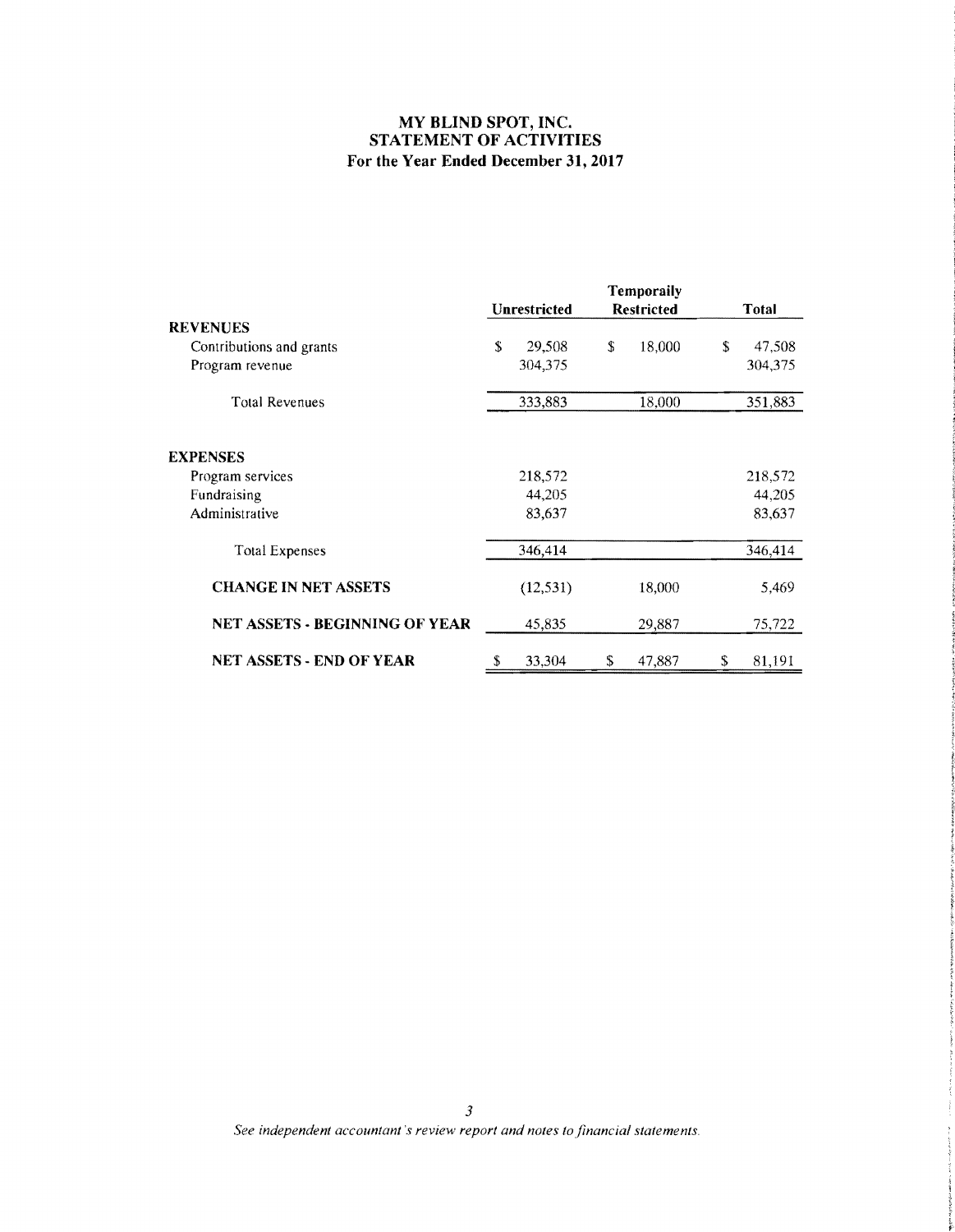# **MY BLIND SPOT, INC. STATEMENT OF FUNCTIONAL EXPENSES For the Year Ended December 31, 2017**

|                                    | Program<br><b>Services</b> | <b>Fundraising</b>                | Management &<br>Administrative | <b>Total</b>                        |
|------------------------------------|----------------------------|-----------------------------------|--------------------------------|-------------------------------------|
|                                    |                            |                                   |                                |                                     |
| Acccessibility testing             | \$<br>6,250                | \$                                | \$                             | \$<br>6,250                         |
| Advertising                        |                            |                                   | 2,368                          | 2,368                               |
| Admininstrative expense            |                            |                                   | 2,583                          | 2,583                               |
| <b>Bad debts</b>                   | 1,100                      |                                   | $\blacksquare$                 | 1,100                               |
| Bank charges and fees              |                            |                                   | 1,213                          | 1,213                               |
| Bookkeeping                        |                            |                                   | 12,000                         | 12,000                              |
| Conferences, conventions, meetings | 7,801                      | 1,463                             |                                | 9,264                               |
| Computer                           |                            |                                   | 2,649                          | 2,649                               |
| Curriculum development             | 14,500                     |                                   |                                | 14,500                              |
| Donations                          |                            |                                   | 695                            | 695                                 |
| Depreciation                       |                            |                                   | 5,693                          | 5,693                               |
| Dues                               |                            |                                   | 900                            | 900                                 |
| Fees                               |                            |                                   | 2,342                          | 2,342                               |
| Gifts                              |                            |                                   | 583                            | 583                                 |
| <b>Grant Writing</b>               |                            | 23,500                            |                                | 23,500                              |
| Insurance                          |                            |                                   | 2,516                          | 2,516                               |
| Marketing                          | 3,096                      | 9,288                             |                                | 12,384                              |
| Meals & entertainment              | 2,574                      | 7,775                             |                                | 10,349                              |
| Office                             |                            |                                   | 4,531                          | 4,531                               |
| Outreach program                   | 13,800                     |                                   |                                | 13,800                              |
| <b>Payroll Taxes</b>               | 179                        | 179                               | 606                            | 964                                 |
| Postage                            | 376                        |                                   | 125                            | 501                                 |
| Printing                           | 3,175                      |                                   | 1,058                          | 4,233                               |
| Product distribution costs         | 2,579                      |                                   |                                | 2,579                               |
| Professional fees                  |                            |                                   | 31,475                         | 31,475                              |
| <b>Salaries</b>                    | 2,000                      | 2,000                             | 6,774                          | 10,774                              |
| Subscriptions                      |                            |                                   | 1,015                          | 1,015                               |
| Technical support                  | 103,584                    |                                   |                                | 103,584                             |
| Telephone                          |                            |                                   | 3,104                          | 3,104                               |
| Travel                             | 37,841                     |                                   |                                | 37,841                              |
| Website accessibilty testing       | 15,500                     |                                   |                                | 15,500                              |
| Website                            | 4,217                      |                                   | 1,407                          | 5,624                               |
| Total                              | \$218,572                  | $\overline{\mathbf{S}}$<br>44,205 | \$<br>83,637                   | $\overline{\mathcal{L}}$<br>346,414 |

 $\ddot{\phantom{a}}$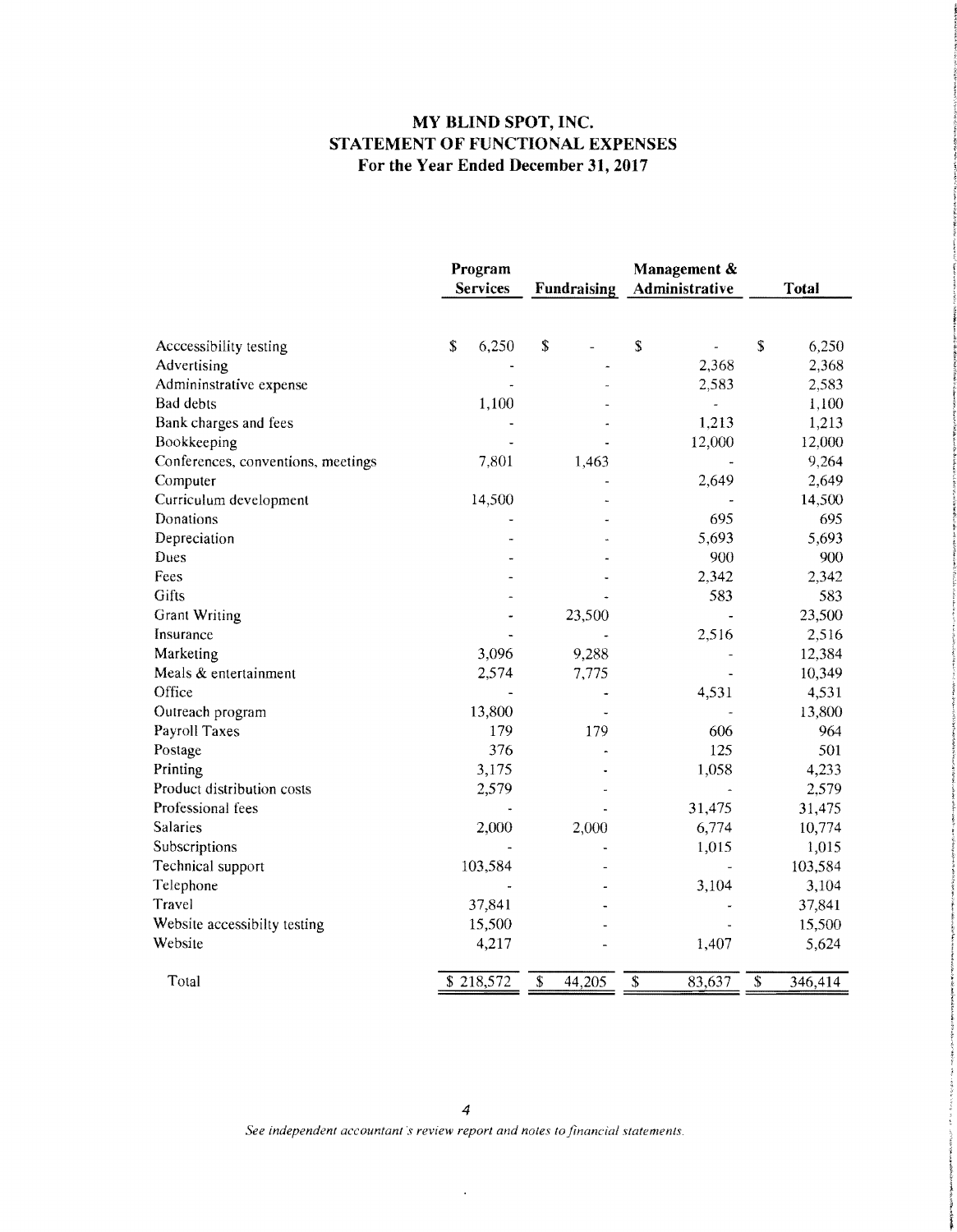# MY BLIND SPOT, INC. STATEMENT OF CASH FLOWS December 31,2017

| <b>CASH FLOWS FROM OPERATING ACTIVITIES</b>         |    |         |
|-----------------------------------------------------|----|---------|
| Increase (Decrease) in net assets                   | S  | 5.469   |
| Adjustments to reconcile increase in net assets     |    |         |
| to net cash used by operating activities:           |    |         |
| Depreciation                                        |    | 5,693   |
| (Increase) Decrease in accounts receivable          |    | 8,370   |
| (Increase) Decrease in prepaid expenses and         |    |         |
| other current assets                                |    | (94)    |
| Increase (Decrease) in accounts payable             |    | (3,051) |
| Increase (Decrease) in payroll taxes payable        |    | 1,398   |
| Increase (Decrease) in accrued expenses and         |    |         |
| other current liabilities                           |    | 5,100   |
| NET CASH (USED IN) PROVIDED BY OPERATING ACTIVITIES |    | 22,885  |
| <b>CASH FLOWS FROM INVESTING ACTIVITIES</b>         |    |         |
| Purchase of property and equipment                  |    | (3,814) |
| NET CASH (USED IN) PROVIDED BY INVESTING ACTIVITIES |    | (3,814) |
| NET INCREASE (DECREASE) IN CASH                     |    | 19,071  |
| <b>CASH - BEGINNING OF YEAR</b>                     |    | 33,585  |
| <b>CASH - END OF YEAR</b>                           | \$ | 52.656  |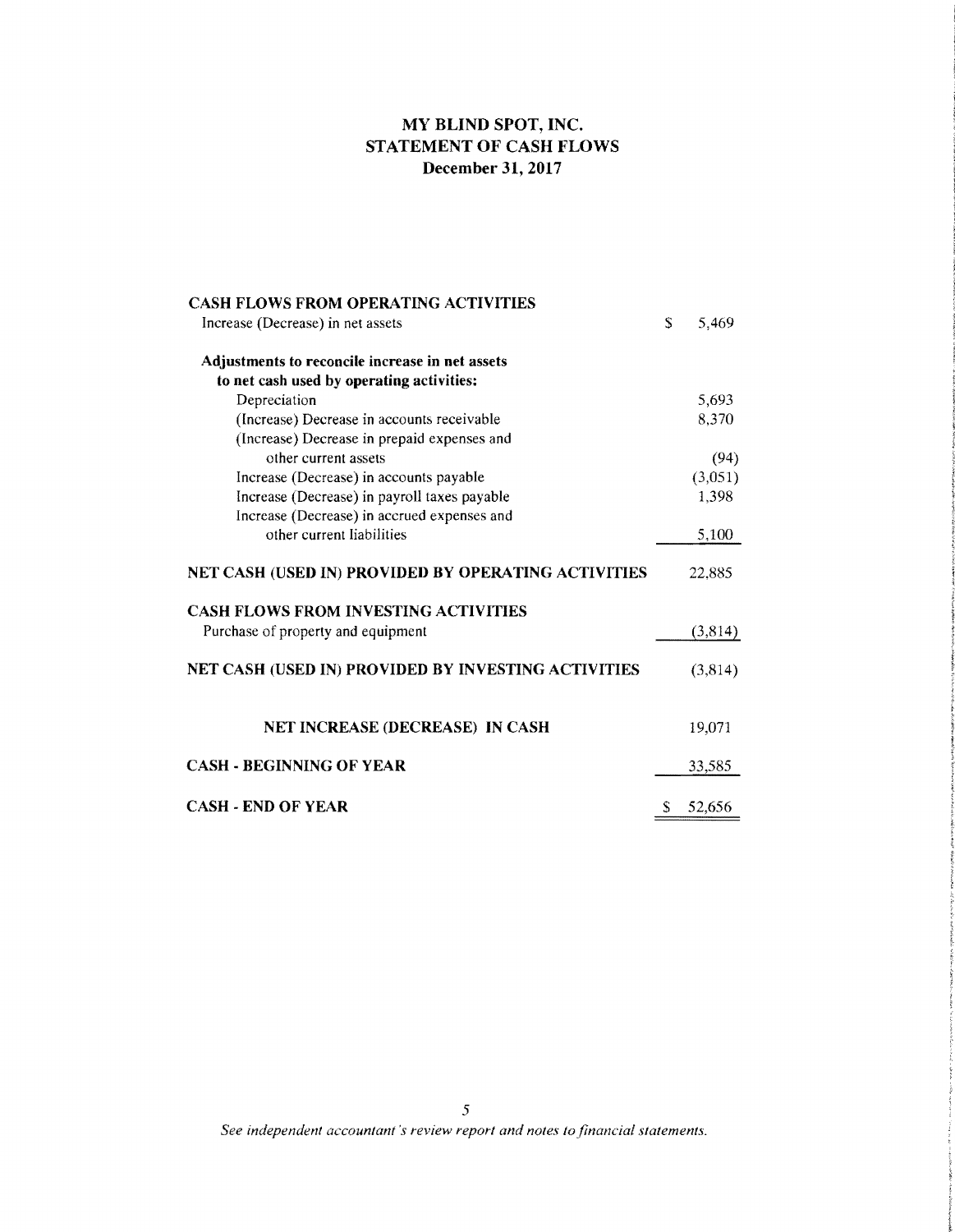#### Note -1 Summary of Significant Accounting Policies

#### *Organization and Nature of Activities*

My Blind Spot, Inc., (the Organization), was incorporated in the State of New York on February 17, 2009. The purpose of the Organization is to advance equal access and promote understanding, respect and opportunity for the blind, the visually impaired and the print disable.

The Organization works with corporations, schools, government agencies, and community based organizations to promote, evaluate and improve accessibility for software programs, work environments, and websites. The Organization also offers educational programs and services to teach users how to harness the power of accessible technologies, with an emphasis on skills that support financial management, employment and entrepreneurship.

### *(a) Basis ofPresentation*

The financial statements of My Blind Spot, Inc. are prepared using U.S. generally accepted accounting principles (U.S. GAAP). My Blind Spot, Inc recognizes contributions, including unconditional promises to give, as revenue in the period received. Revenue, gains, and losses are classified based on the existence or absence of donor-imposed restrictions. Accordingly, net assets of My Blind Spot, Inc. and changes therein are classified and reported as follows:

*Unrestricted Net Assets* - Net assets that are not subject to donor-imposed stipulations. Unrestricted net assets may be designated for specific purposes by actions of the board of Directors, or may otherwise be limited by contractual agreements with outside parties.

**Temporarily Restricted Net Assets – Net assets subject to donor-imposed stipulations that may or** will be met either by actions of My Blind Spot, Inc. and/or by the passage of time. As restrictions are satisfied, temporarily restricted net assets are reclassified to unrestricted net assets and reported in the accompanying statement of activities as net assets released from restrictions. Contributions restricted for investment in long-term assets are recorded as temporarily restricted net assets and reclassified to unrestricted net assets when such assets are placed in service. My Blind Spot Inc. had \$47,887. of temporarily restricted net assets at December 31, 2017.

**Permanently Restricted Net Assets – Net assets subject to donor-imposed stipulations that** resources be maintained in perpetuity by My Blind Spot, Inc. My Blind Spot, Inc. had no permanently restricted net assets at December 31,2017.

# *(b) Use ofEstimates*

The preparation of financial statements in conformity with U.S. generally accepted accounting principles requires management to make estimates and assumptions that affect the reported amounts of assets, liabilities, revenue, and expenses and the disclosure of contingent assets and liabilities at the date of the financial statements. Actual results may differ from those estimates.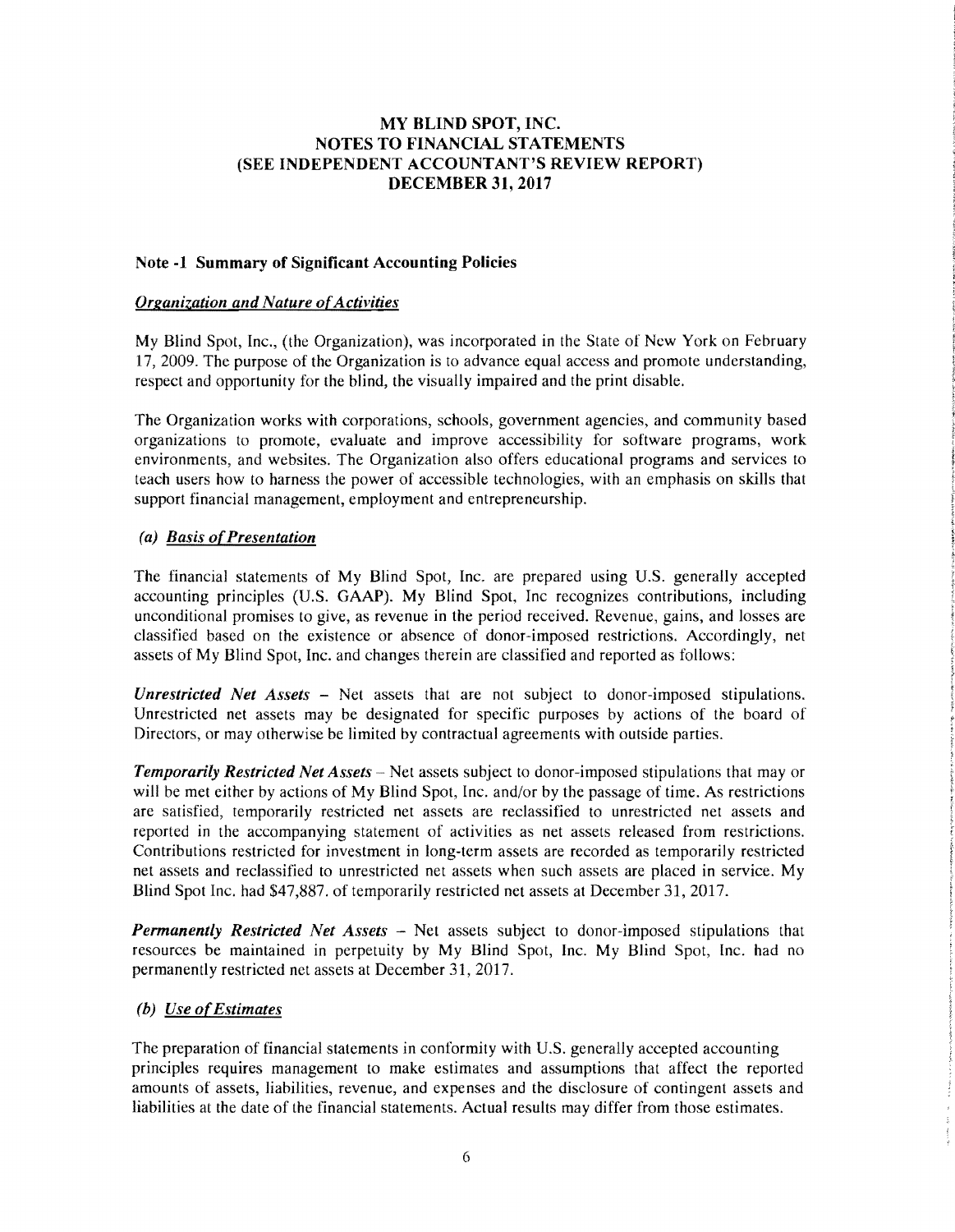### Note -1 Summary of Significant Accounting Policies (cont'd).

#### *(c) Cash and Cash Equivalents*

Cash and cash equivalents consist of cash and highly liquid investments with original maturities of three months or less.

#### *(d) Accounts and Grants Receivable*

Accounts receivable is comprised primarily of amounts owed to the Organization for contracted services. Grants receivable is comprised of amounts awarded to the Organization but not yet received.

### *(e) Basis ofAccounting*

The financial statements of the Organization have been prepared on the accrual basis of accounting and accordingly reflect all significant receivables, payables and other liabilities under the accrual method, income is recognized when earned and expenses are recorded when incurred.

# (j) *Income Taxes*

The Organization is a not-for-profit organization exempt from income taxes under Section 501(c)(3) of the Internal Revenue Code and classified by the Internal Revenue Service as other than a private foundation and is generally not subject to federal or state income taxes. However, My Blind Spot, Inc. is subject to federal income taxes on any net income that is derived from My Blind Spot, Inc. 's conduct of a trade or business, regularly carried on, and not in furtherance of the purposes for which it was granted exemption. No income tax provision has been recorded as the net income, if any, from any unrelated trade or business, in the opinion of management, is not material to the financial statements taken as a whole. My Blind Spot, Inc. evaluates uncertain tax positions in accordance with Financial Accounting Standards Board (FASB) Accounting Standards Codification (ASC) Subtopic 740-10, *Income Taxes - Overall*, whereby the effect of the uncertainty would be recorded if the outcome is considered probable and reasonably estimable. As of December 31, 2017, My Blind Spot, Inc. had no uncertain tax positions requiring accrual. The Organization is no longer subject to examination by U.S. and New York tax authorities for years before 2014.

# *(g) Revenue Recognition*

*Contributions and Grants* - Contributions and grants received are recorded as unrestricted, temporarily restricted, or permanently restricted support, depending on the existence and/or nature of any donor restrictions. All donor-restricted support is reported as an increase in temporarily or permanently restricted net assets, depending on the nature of the restriction. When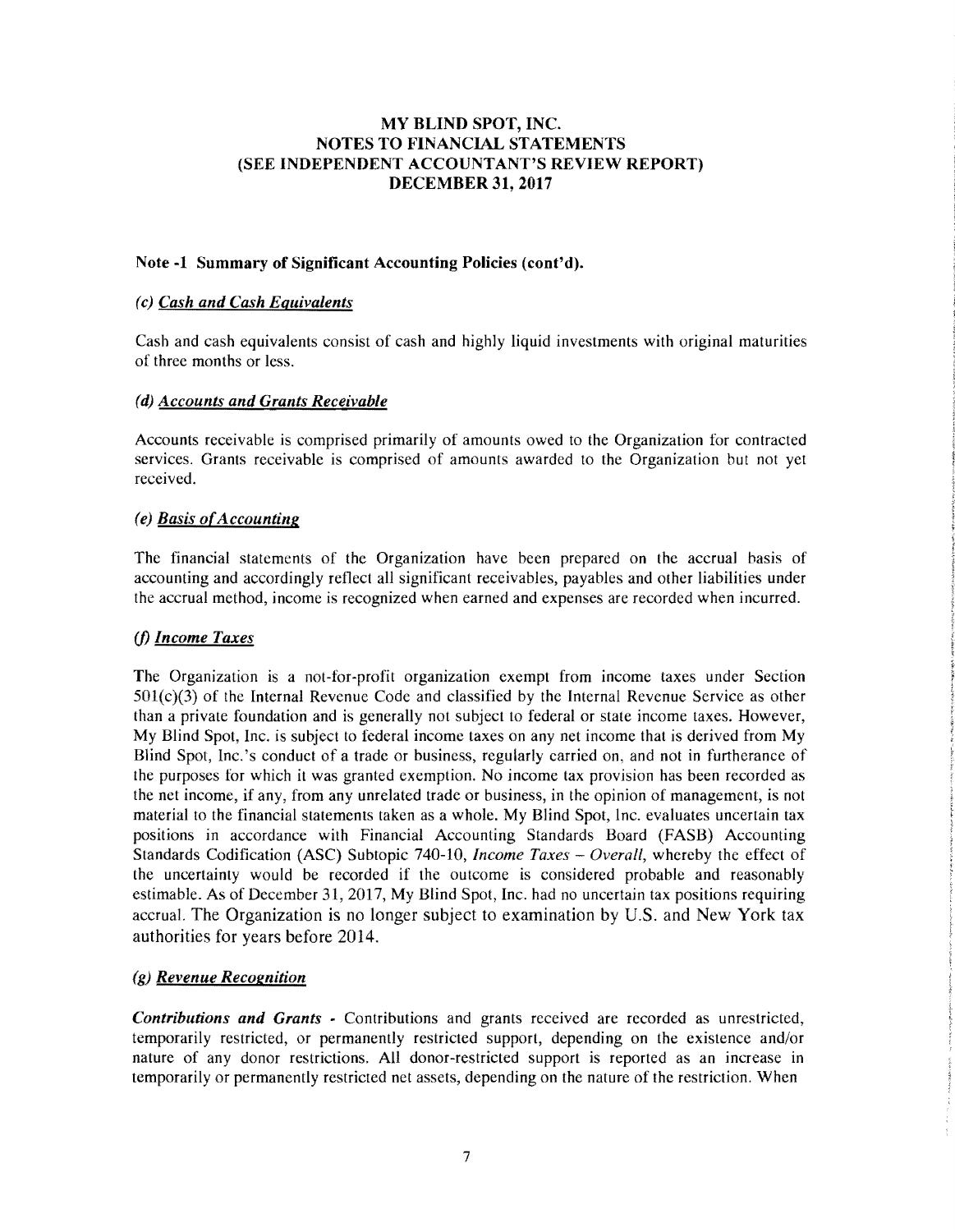#### Note -1 Summary of Significant Accounting Policies (cont'd).

#### *(g) Revenue Recognition (cont'd).*

a restriction expires (that is, when a stipulated time restriction ends or purpose restriction is accomplished), temporarily restricted net assets are reclassified to unrestricted net assets and reported in the statements of activities as net assets released from restrictions. Contributions received with donor-imposed restrictions that are satisfied within the same reporting period are reported as unrestricted support in that period. Contributions, certain grants, and unconditional promises of contributions are recognized as support in the period received.

*Program service revenue* – Program service revenue is recognized in the period in which the revenues are earned and the related work is performed in accordance with the terms of the contract.

*Donated goods and services·* For recognition of donated goods and services in the Organization'S financial statements, such goods or services must (i) create or enhance non-financial assets and (ii) typically need to be acquired if not provided by donation. Additionally, recognition of donated services must (i) require a specialized skill, and (ii) be provided by individuals possessing these skills. Donated goods and services are recorded at their estimated fair values at the dates of donation and are reported as unrestricted support unless the donor has restricted the donated assets to a specific purpose. Donated goods and services are reported as both contributions and offsetting expenses in the accompanying consolidated statements of activities, when applicable.

# *(h) Credit Risk*

Financial instruments that potentially subject My Blind Spot, Inc. to concentrations of credit risk consist principally of cash and cash equivalents. My Blind Spot, Inc. maintains its cash and cash equivalents in bank accounts that, at times, may exceed federally insured limits. My Blind Spot, Inc.'s cash and cash equivalent accounts have been placed with high credit quality financial institutions.

The Organization extends credit to customers which may include various government agencies, certain institutions and privately owned entities. This results in accounts receivables arising from its normal activities. The Organization does not require collateral from its customers but assesses the financial strength of its customers. Based on such assessment, the Organization has provided an allowance for doubtful accounts in the amount of \$1,100. The Organization believes that its' credit risk exposure based upon the financial strength of its customers, other than disclosed above, is limited. Such estimates may change in the near future.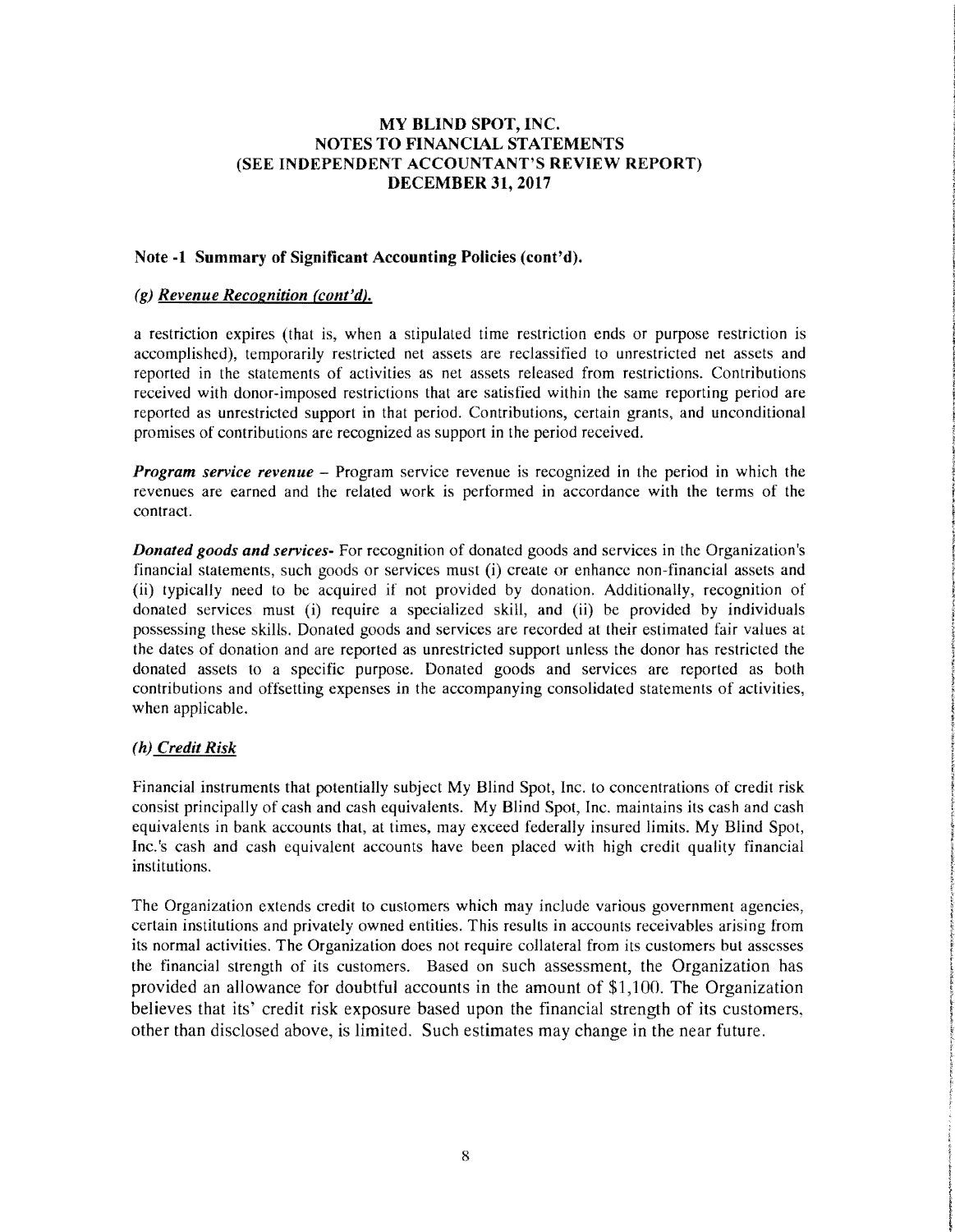# Note -1 Summary of Significant Accounting Policies (cont'd).

# *(h) Credit Risk (cont'd).*

*Concentration of credit risk-* During the year ended December 31, 2017, My Blind Spot, Inc. received 13% of its revenue and support from grants and contributions, and 87% from program service revenue.

### *(i) Functional Allocation* of*Expenses*

Expenses that can be identified with a specific program or supporting service are charged directly to the related program or supporting service. Expenses that are associated with more than one program or supporting service are allocated based on methods determined by management to be reasonable. These costs are included in the accompanying statements of functional expenses.

# (j) *Property and equipment*

Property and equipment are stated at cost, net of accumulated depreciation. Depreciation expense is computed using the straight-line method over the estimated useful lives of the related assets, which are generally three to seven years. Additions, major renewals, and improvements are capitalized, while any maintenance and repairs are expensed. Upon disposition, the net book value of assets is relieved and resulting gains or losses are reflected in current operations. My Blind Spot, Inc. evaluates long-lived assets for impairment whenever events or changes in circumstances indicate that the carrying value of an asset may not be recoverable. If such asset is considered impaired, the impairment to be recognized is measured by the amount by which the carrying amount of the asset exceeds the fair value of the asset. During 2017, there were no events or changes in circumstances indicating that the carrying amount of the fixed assets may not be recoverable.

The Organization capitalizes all fixed assets with a cost of \$500 or more. Donations of fixed assets are recorded as support at their estimated fair value. Such donations are reported as unrestricted support unless the donor has restricted the donated asset to a specific purpose. Assets donated with explicit restrictions regarding their use and contributions of cash that must be used to acquire property and equipment are reported as restricted support.

# *(k)Advertising Expenses*

The Organization recorded advertising expense of \$2,368 for the year ended December 31,2017 and have been included in the accompanying statements of functional expenses.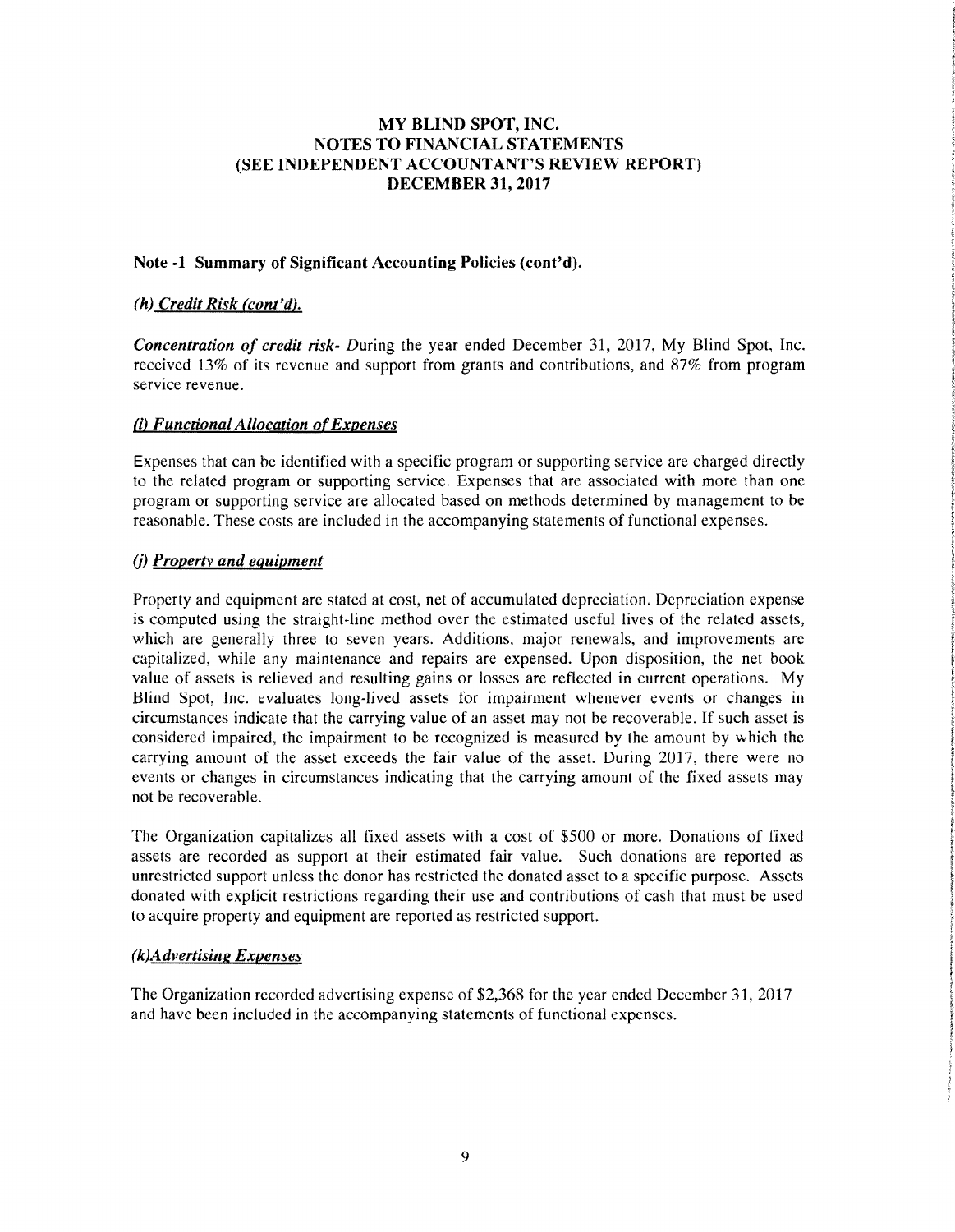#### Note -1 Summary of Significant Accounting Policies (cont'd).

#### (I) *Donated Services*

The Organization receives donated services from a variety of unpaid volunteers assisting the Organization. No amounts have been recognized in the accompanying statement of activities because the criteria for recognition of such volunteer effort under GAAP have not been satisfied.

### *(m) Temporarily restricted net assets*

Grants were given to My Blind Spot, Inc. during the year for the purpose of training the blind in the use of My Blind Spot's accessible version of QuickBooks accounting software. Some of funds of the grant that were not used during the current year are available for future costs incurred in this training program.

### (n) *Recent Accounting Pronouncements*

In February 2016, FASB issued Accounting Standards Update (ASU) No. 2016-02, *Leases (Topic*  842). This pronouncement changes the requirements of recognizing lease assets and lease liabilities on the statement of financial position and disclosing key information about leasing arrangements. ASU No. 2016-02 requires the recognition of lease assets and lease liabilities by lessees for those leases classified as operating leases under previous U.S. GAAP. A lessee should recognize in the statement of financial position a liability to make lease payments (the lease liability) and a right-of-use asset representing its right to use the underlying asset for the lease term. The amendments in this update are effective for fiscal years beginning after December 15, 2019, and early adoption is permitted. My Blind Spot, Inc. is in the process of assessing the implementation date of the provisions of ASU No. 2016-02 and the impact of the pronouncement on its results of operations, financial positions, cash flows, and notes to the financial statements.

In August 2016, FASB issued Accounting Standards Update (ASU) No. 2016-14, *Not-for-Profit Entities (Topic* 958) (ASU 2016-14). This pronouncement changes the presentation of financial statements for Not-for-Profit entities. ASU No. 2016-14 requires the presentation of two net asset classes (without donor restrictions and with donor restrictions). The pronouncement requires all Not-for-Profit entities to present together in one place the amounts of expense by both their natural and functional classifications. Additionally, ASU No. 2016-14 provides enhanced disclosures about amount and purposes of board designations, appropriations and self-imposed limits on resources without donor imposed restrictions as well as new liquidity disclosures. Finally, ASU No. 2016-14 requires entities to provide quantitative and qualitative information about management of liquid resources and availability of financial assets to meet cash needs within one year of the balance sheet date. The amendments in this update are effective for fiscal years beginning after December 15,2017, and early adoption is permitted. My Blind Spot, Inc. is in the process of assessing the implementation date of the provisions of ASU No. 2016-14 and the impact of the pronouncement on its results of operations, financial positions, cash flows, and notes to the financial statements.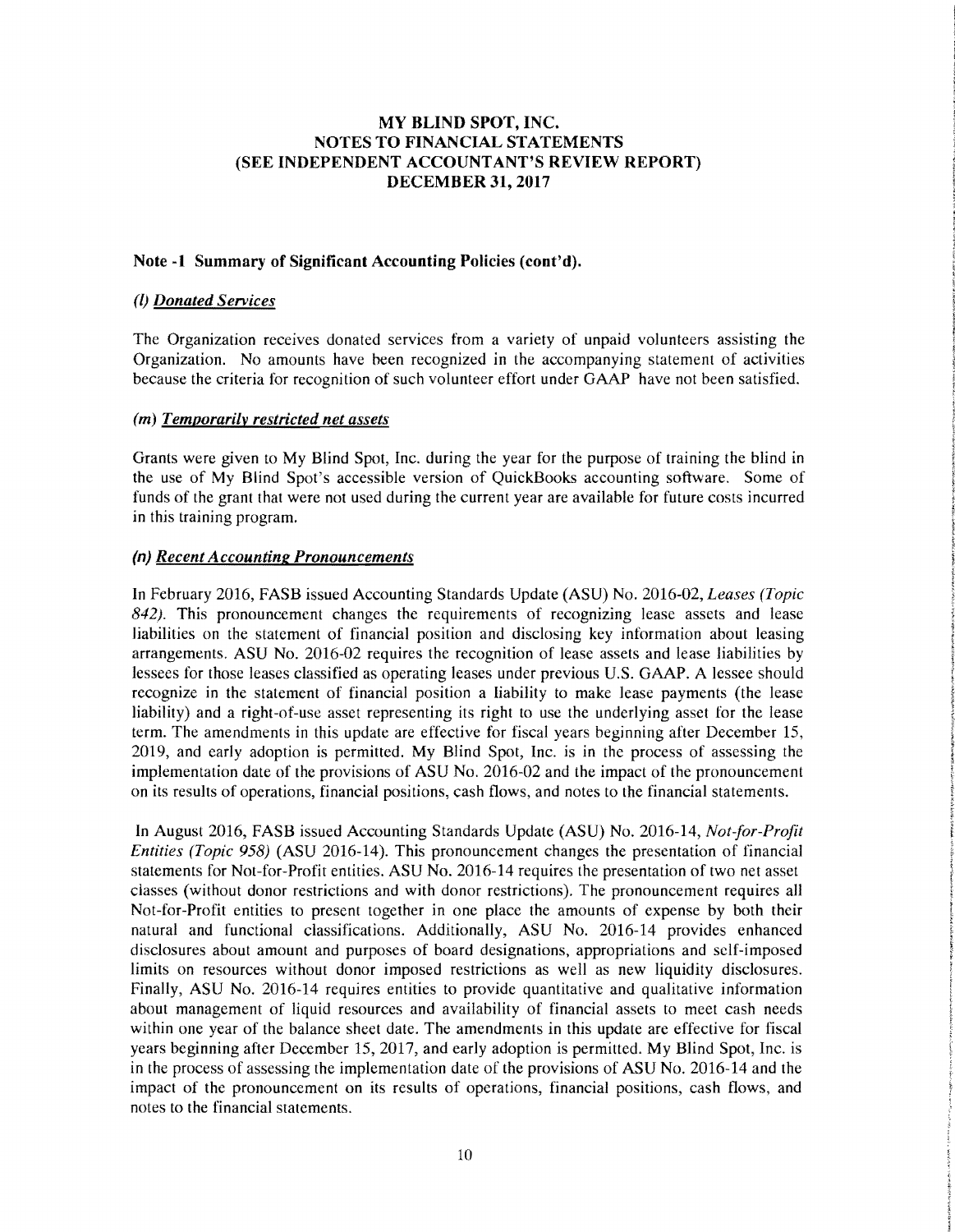#### Note -1 Summary of Significant Accounting Policies (cont'd).

#### (n) *Recent Accounting Pronouncements (cont'd).*

During May, 2014, the Financial Accounting Standards Board ("FASB") issued Accounting Standards Update No. 2014-09, "Revenue from Contracts with Customers (Topic 606)". This ASU was the result of a joint project of the FASB and the International Accounting Standards Board ("IASB") to clarify the principles for recognizing revenue and to develop a common revenue standard for U.S. GAAP and IFRS.

The guidance in this ASU affects any entity that either enters into contracts with customers to transfer goods or services or enters into contracts for the transfer of non-financial assets unless those contracts are within the scope of other standards.

The ASU provides that an entity should recognize revenue to reflect the transfer of promised goods or services to customers in an amount that equals the consideration the entity expects to be entitled to in exchange for those goods or services. An entity should apply the following five-step process to recognize revenue:

- Step 1: Identify the contract with the customer.
- Step 2: Identify the performance obligations under the contract.
- Step 3: Determine the transaction price.
- Step 4: Allocate the transaction price to the performance obligations under the contract.
- Step 5: Recognize revenue when (or as) the entity satisfies a performance obligation.

The amendments of ASU No. 2014-09 are effective for non-public companies for annual reporting periods beginning after December 15, 2018, and interim periods beginning one year later, December 15,2019 and early adoption is permitted. My Blind Spot, Inc. is in the process of assessing the implementation date of the provisions of ASU No. 2014-09 and the impact of the pronouncement on its results of operations, financial positions, cash flows, and notes to the financial statements.